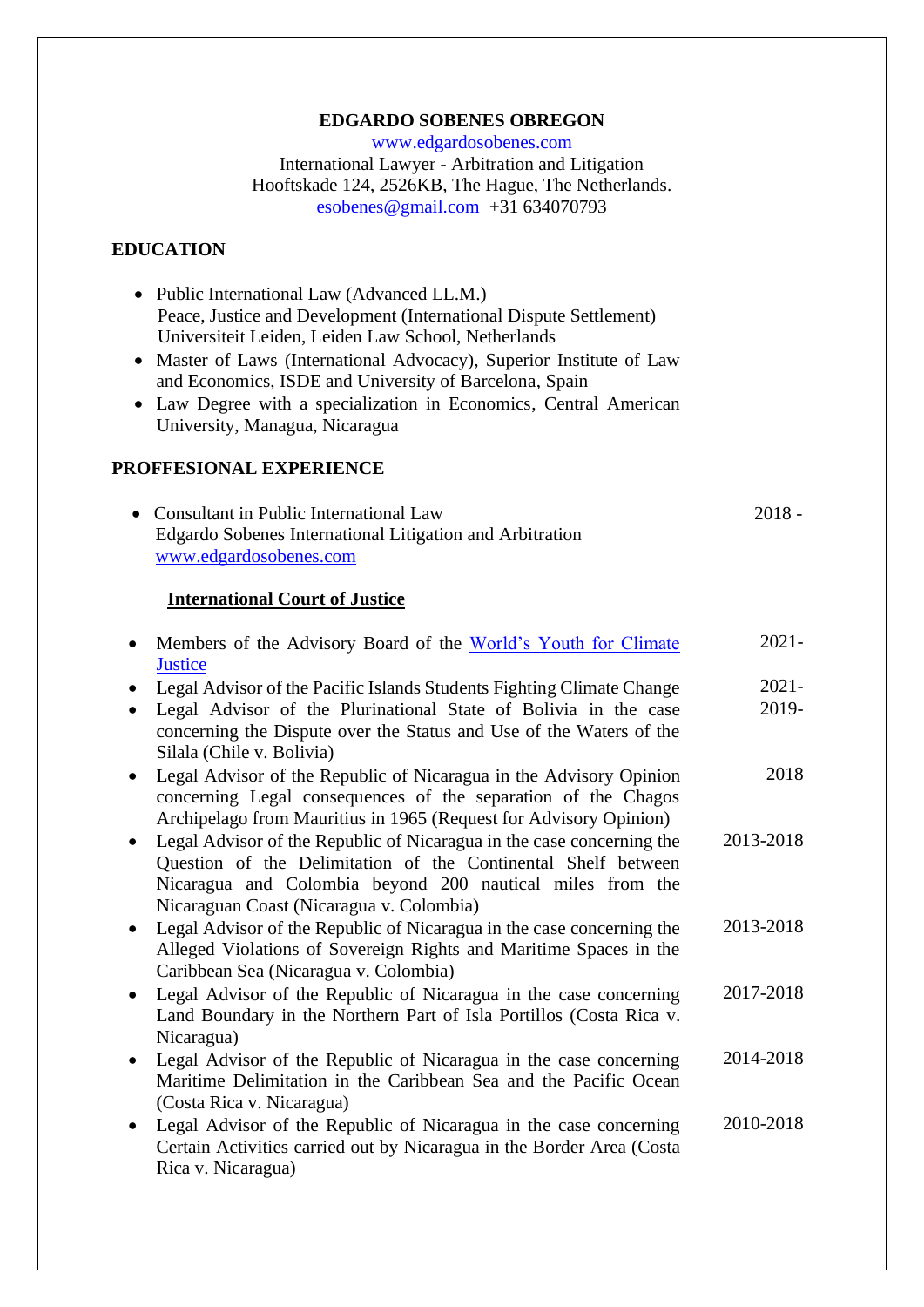|           | Legal Advisor of the Republic of Nicaragua in the case concerning the<br>Construction of a Road in Costa Rica along the San Juan River<br>(Nicaragua v. Costa Rica)  | 2011-2015 |
|-----------|----------------------------------------------------------------------------------------------------------------------------------------------------------------------|-----------|
|           | Legal Advisor of the Republic of Nicaragua in the case concerning<br>Territorial and Maritime Dispute (Nicaragua v. Colombia)                                        | 2009-2012 |
|           | <b>Ministry of Foreign Affairs of the Republic of Nicaragua</b>                                                                                                      |           |
|           | Counsellor, Ministry of Foreign Affairs of the Republic Nicaragua,<br>Embassy of Nicaragua to the Netherlands<br>The Hague, Netherlands                              | 2012-2018 |
| $\bullet$ | Alternate Representative to The Organization for the Prohibition of<br>Chemical Weapon                                                                               | 2009-2018 |
|           | First Secretary with Consular Functions, Ministry of Foreign Affairs of<br>the Republic Nicaragua, Embassy of Nicaragua to the Netherlands<br>The Hague, Netherlands | 2009-2012 |
|           | <b>General Experience</b>                                                                                                                                            |           |
|           | Assistant Counsel of the Republic of Nicaragua to the submission of<br>the Republic of Nicaragua to the Commission on the Limits of the                              | 2014      |
|           | <b>Continental Shelf</b><br><b>Teacher of Trade Law</b><br>American University, UAM                                                                                  | 2009      |
| ٠         | Managua, Nicaragua<br>Legal Advisor<br>Central American Court of Justice                                                                                             | 2009      |
| $\bullet$ | Managua, Nicaragua<br>Legal Advisor<br>ALTALEX, Legal and Tax Advisors                                                                                               | 2008-2009 |
|           | Barcelona, Spain<br><b>Assistant to the Vice-President</b><br><b>Central American Court of Justice</b><br>Managua, Nicaragua                                         | 2006-2007 |

# **LANGUAGES**

- Spanish: native language
- English: professional working proficiency
- German: sprachdiplom 1
- French: independent user

### **PUBLICATIONS**

• 2021: 10 New Insights in Climate Science 2020 - a Horizon Scan, Published online by Cambridge University Press, 27 January 2021.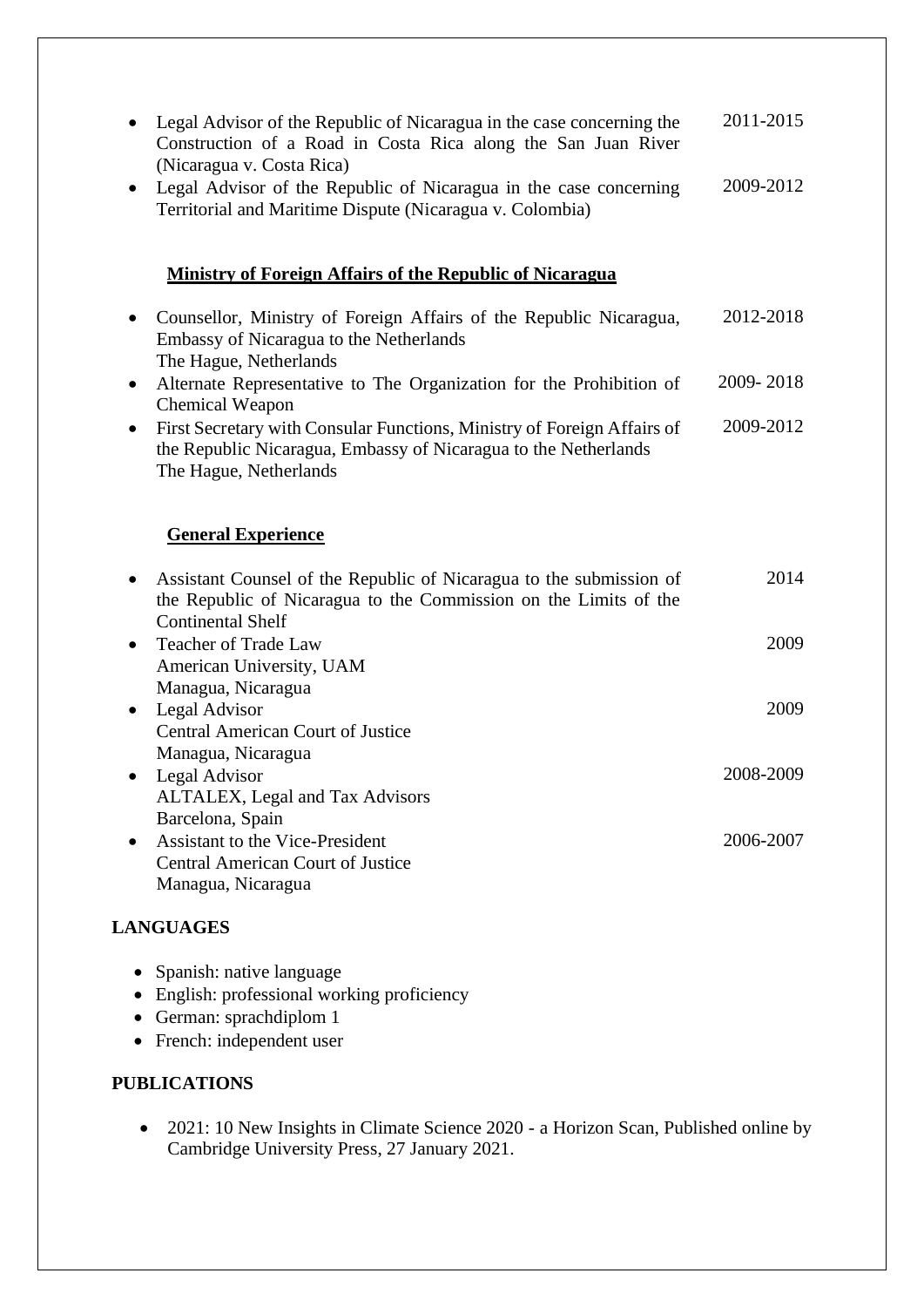- 2020: "Competencia *Prima Facie* de la Corte Internacional de Justicia: Medidas Provisionales", Biblioteca Jurídica El Dial, 22 October 2020.
- 2020: "A Long-Lasting Vision for Peace and Justice: States and the ICJ", Diplomat Magazine, 4 october 2020.
- 2020: "Non-Compliance of Judgments and the Inherent Jurisdiction of the ICJ", Journal of Territorial and Maritime Studies (JTMS), Vol. 7, Number 1-Winter/Spring
- 2019: "Recourse to the Security Council (Article 94 of the United Nations Charter)", Max Planck Encyclopedia of International Procedural Law (EiPro)
- 2018: "Res Judicata and the Test of Finality", Journal of Territorial and Maritime Studies (JTMS), Vol. 5, Number 2 (summer/fall 2018)
- 2017: "Nicaragua before the International Court of Justice: Impacts on International Law" - Edited by Edgardo Sobenes and Benjamin Samson (Springer)
- 2017: "The Obligations of the Parties under the Law of the Sea Convention Pending the Final Settlement of a Maritime Delimitation Dispute over the Continental Shelf", in New Approaches to the Law of the Sea, Book in Honor to Ambassador José Antonio de Yturriaga ( NOVA Publishers)
- 2017: "Joinder of Cases: Strengthening the Sound Administration of Justice and the Judicial Economy", Nicaragua before the International Court of Justice: Impacts on International Law" - Edited by Edgardo Sobenes and Benjamin Samson (Springer)
- 2016: "General Overview on recent developments of Maritime Delimitation beyond 200 nautical miles: a recognized jurisdiction of international courts and tribunals", KMI, International Journal of Maritime Affairs and Fisheries (Vol. 8, Issue 1)
- 2015: "Historic Waters Regime: A potential Legal Solution to Sea Level Rise" KMI, International Journal of Maritime Affairs and Fisheries (Vol. 7, Issue 1)
- 2014: "Delimited and Undelimited Maritime Boundaries of Nicaragua in the Central American Region", Dokdo Research Journal, KMI (Korean Maritime Institute), 2014 Winter Vol.29
- 2013:"Subsequent Agreements and Subsequent Practice in Relation to Interpretation of Treaties." Group Report at the 49th Session International Law Seminar, Geneva
- 2011: "Special procedure in the application of provisional measures when the Tribunal has no jurisdiction to decide the merits of the case", The International Tribunal for the Law of the Sea "First Edition, Oceans Magazine, National Maritime Authority (ANAMAR)",Dominican Republic
- 2008: "Transferable Documentary Credit."( ASIA-EUROPA)
- 2007: "The Creation of an Audits Institute for the Regional Organs and Institutions parts of the Central American Integration System, SICA"

## **FORTHCOMING PUBLICATIONS**

- 2021: Book "International Courts and Tribunals and the Protection of the Environment", Edited by Edgardo Sobenes, Benjamin Samson and Sarah Mead (T.M.C. Asser Press)
- 2022: Podcast Hablemos de Derecho Internacional: Volumen I, edited by E. Sobenes et al (HDI Publishing).
- 2023: "General International Law". In "Research Handbook on Climate Change Litigation", edited by F. Sindico et al (Edward Elgar Publishing)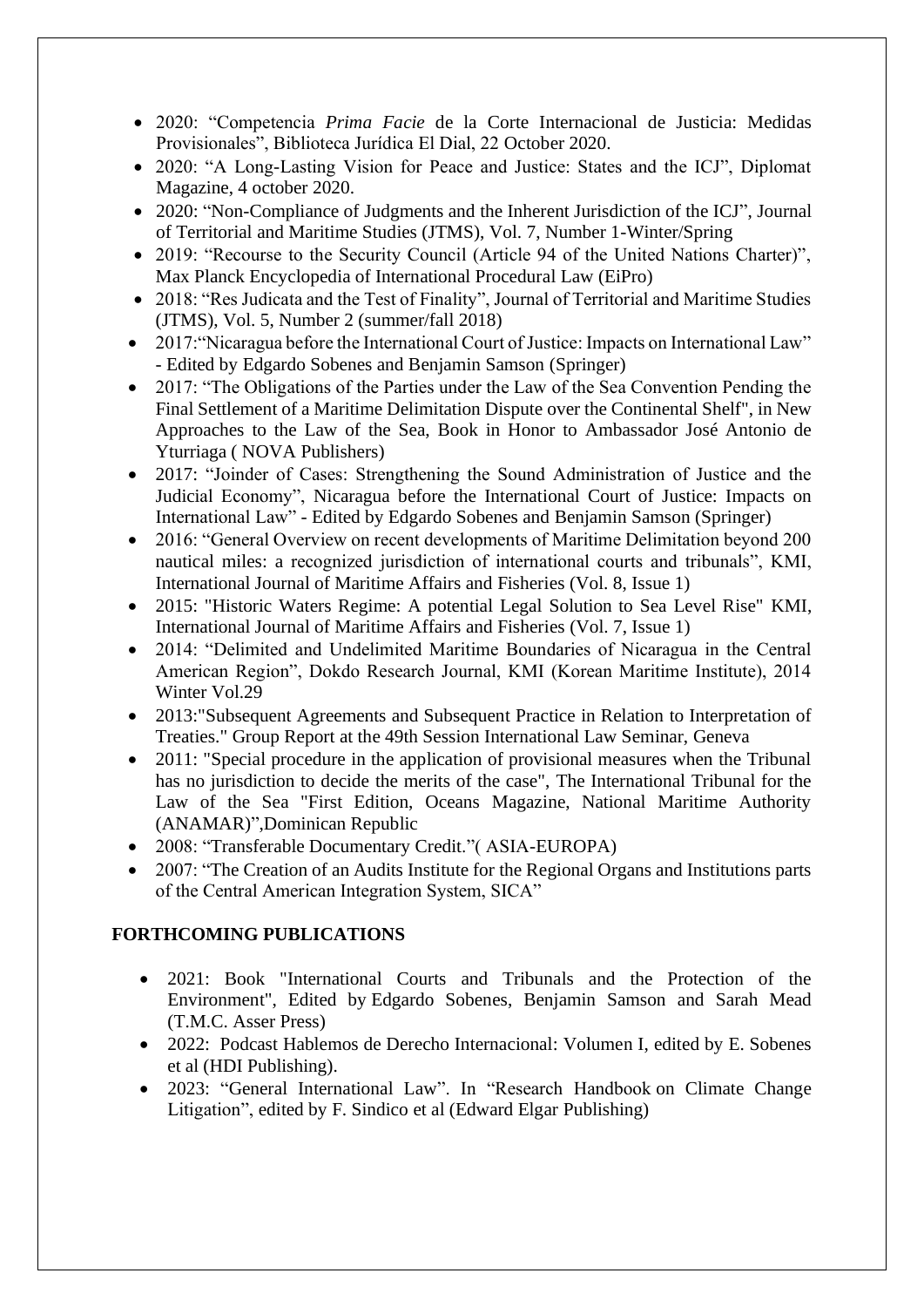# **ATTENDANCE AT SEMINARS AND CONFERENCES**

- 2014: Yeosu Academy of the Law of the Sea (Cum Laude)
- 2014: Summer Academy in the Continental Shelf, University of the Faroe Islands, at the Faroe Islands (22-28 June 2014)
- 2013: 49th Session of the International Law Seminar, United Nations Office at Geneva (8-26 July 2013)
- 2012: United Nations Institute for Training and Research (UNITAR)(e-courses)
	- a) Introduction to International Environmental Law
	- b) International Environmental Governance
	- c) Techniques and Procedures in International Environmental Law
	- d) International environmental Negotiations
- 2011: 'EU Export Promotion training for Commercial Attaches', CBI (Centre for the Promotion of Imports from developing countries), Rotterdam, Netherlands
- 2011: Summer Courses on Private International Law, The Hague Academy of International Law, The Hague, Netherlands
- 2011: Sixteenth Session of the Rhodes Academy of Oceans Law and Policy, denominated "Promoting the Rule of Law in the World's Oceans", Rhodes, Greece
- 2010: The fourth International Foundation for the Law of the Sea (IFLOS) Summer Academy. "Uses and Protection of the Sea - Legal, Economic and Natural Science Perspectives", Hamburg, Germany
- 2010: The fourth Annual "Encuentro Latino Europeo" Latin America and Europe Partners and Allies. The Hague, Netherlands
- 2010: The Legacy of the International Criminal Tribunal for the Former Yugoslavia, The Hague, Netherlands
- 2009: 1st Central American Workshop on Juvenile Restorative Justice, Managua, Nicaragua
- 2007: Prejudicial Consultations Guatemala City
- 2006: The Legal Regulations of the Central American Integration System (SICA), San Salvador, El Salvador

## **CONSULTANCIES**

- 2009: "The legal relevance of the Central American Court of Justice"
- 2009: "Legal, Strategic and Development Plan, Commercial Business (import-export) between Emirate of Ajman and Spain"
- 2009: "Investments Projects on Real Estate Companies in Spain"
- 2009: "Development of Manufacturing Companies in Malaysia"
- 2009: "Development Projects of Free Zone Enterprises in United Arab Emirates"

## **GENERAL**

- Member of the Editorial Board of The Journal of Territorial and Maritime Studies (JTMS)
- Vice President, United Nations Association Nicaragua
- Founder and President of the Nicaraguan Branch of the International Law Association
- Member of the International Law Association (ILA) Committee on Procedure of International Courts and Tribunals